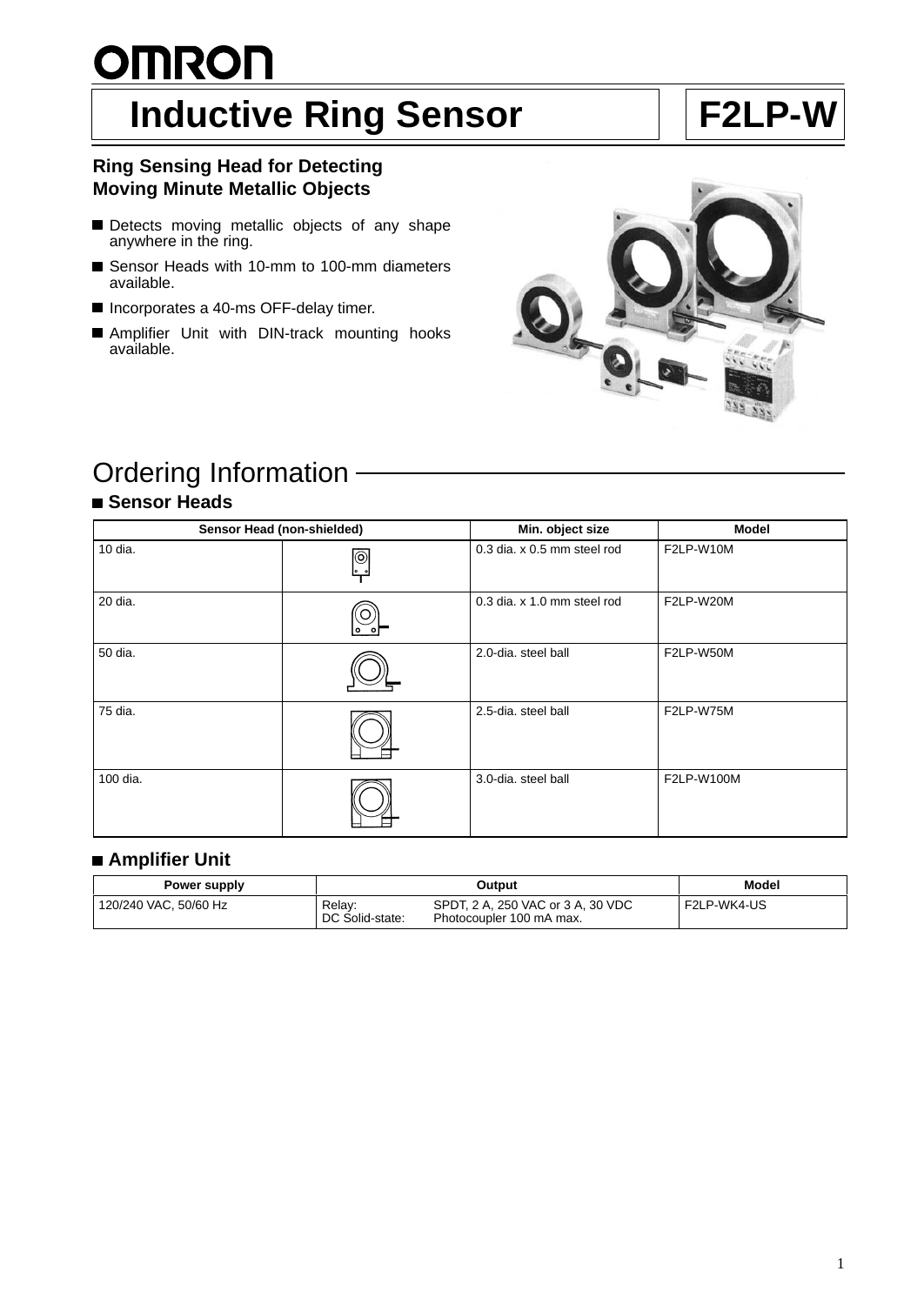# Application Examples



# **Specifications**

# **Ratings/Characteristics**

| <b>Sensor Units</b> |  |
|---------------------|--|
|---------------------|--|

|                              | Model              | F2LP-W10M                                                                                | F2LP-W20M                               | F2LP-W50M           | <b>F2LP-75M</b>     | <b>F2LP-W100M</b>   |
|------------------------------|--------------------|------------------------------------------------------------------------------------------|-----------------------------------------|---------------------|---------------------|---------------------|
| Sensing area                 |                    | 10 dia.                                                                                  | 20 dia.                                 | 50 dia.             | 75 dia.             | 100 dia.            |
| Sensing objects (see note 1) |                    | Ferrous or non-ferrous moving metal object (Sensitivity lowers with non-ferrous metals). |                                         |                     |                     |                     |
| Min. object size             |                    | $0.3$ dia, $\times$ 0.5 mm<br>steel rod                                                  | $0.3$ dia. $\times$ 1.0 mm<br>steel rod | 2.0-dia. steel ball | 2.5-dia. steel ball | 3.0-dia. steel ball |
| <b>Ambient temperature</b>   |                    | Operating: $-25^{\circ}$ C to 70 $^{\circ}$ C (with no icing)                            |                                         |                     |                     |                     |
| <b>Ambient humidity</b>      |                    | Operating: 35% to 95%                                                                    |                                         |                     |                     |                     |
| <b>Insulation resistance</b> |                    | 50 M $\Omega$ min.<br>Head case and shield (0 V) are electrically connected.             |                                         |                     |                     |                     |
| Dielectric strength          |                    | 1,000 VAC for<br>Head case and shield (0 V) are electrically connected.<br>1 min.        |                                         |                     |                     |                     |
| <b>Vibration resistance</b>  |                    | Durability: 10 to 55 Hz, 1.5 mm double amplitude for 2 hours each in X, Y, Z directions  |                                         |                     |                     |                     |
| <b>Shock resistance</b>      |                    | Durability: 500 m/s <sup>2</sup> (approx. 50G) for 3 times each in X, Y, Z directions    |                                         |                     |                     |                     |
| Cable (see note 2)           |                    | 3 m (high-frequency coaxial cable)                                                       |                                         |                     |                     |                     |
| Weight                       |                    | Approx. 80 g<br>Approx. 220 g<br>Approx. 430 g<br>Approx. 800 g<br>Approx. 1,200 g       |                                         |                     |                     |                     |
| <b>Enclosure rating</b>      |                    | IEC IP67                                                                                 |                                         |                     |                     |                     |
| <b>Material</b>              | Case               | Heat-resisting<br>ABS resin                                                              | Aluminum diecast                        |                     |                     |                     |
|                              | Sensing<br>surface | Heat-resisting ABS resin                                                                 |                                         |                     |                     |                     |

**Note:** 1. The moving speed is based on the natural fall of objects from a height 10 cm above the Sensor.

2. The cable can be shortened or connected to another cable, as long as the total length of the cable is from 1.5 to 10 m. Use the following cables for extension:F2LP-W10M, F2LP-W20M: Electrostatic capacity 97 nF/km; characteristic impedance 50±2 Ω F2LP-W-50M, F2LP-W75M, F2LP-W100M: Electrostatic capacity 100 nF/km; characteristic impedance 50±2 Ω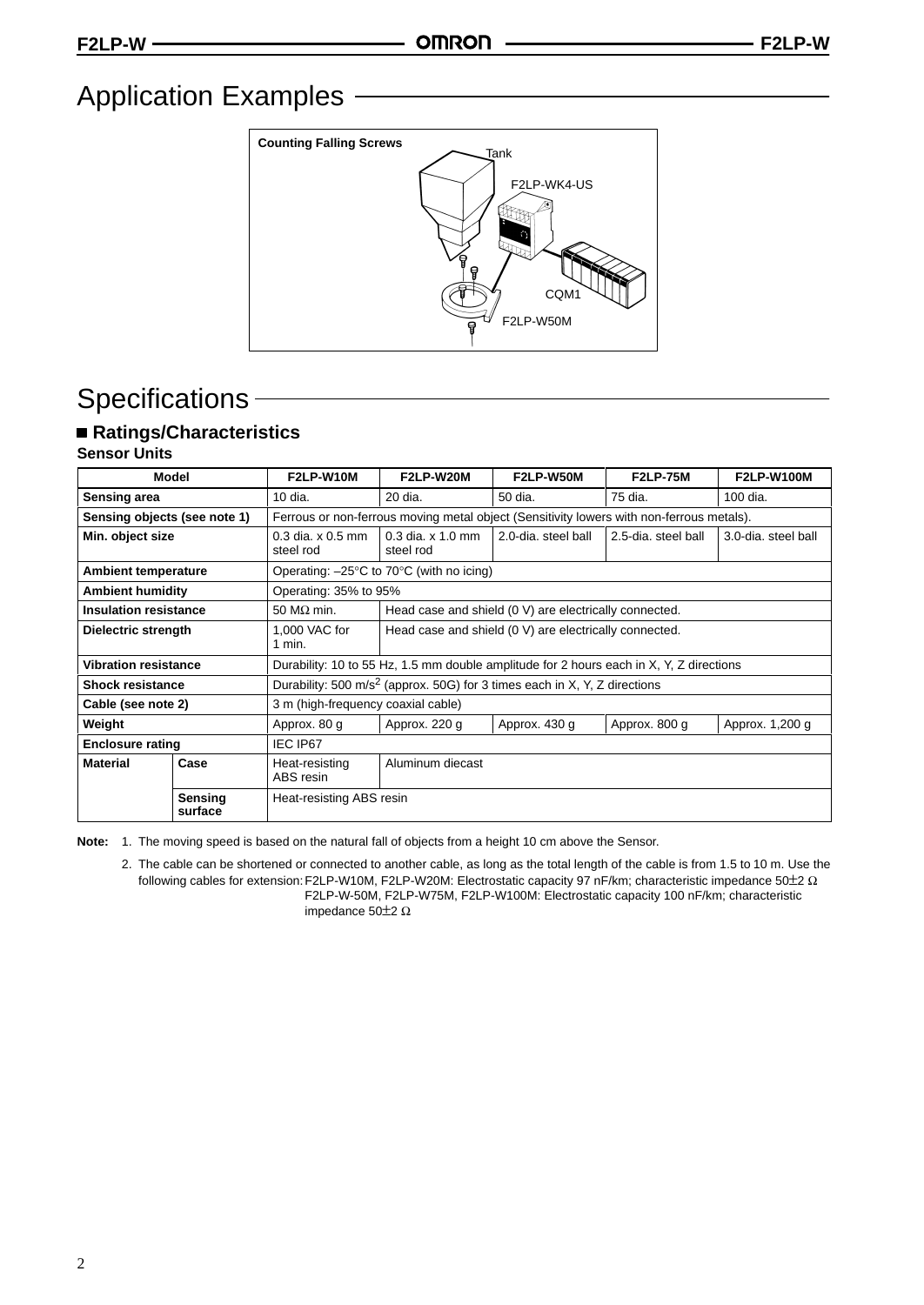# **Amplifier Unit**

| <b>Supply voltage</b>                                                        |                                     | 120/240 VAC ±15%, 50/60 Hz                                                                                                                                                                                                                                            |  |  |
|------------------------------------------------------------------------------|-------------------------------------|-----------------------------------------------------------------------------------------------------------------------------------------------------------------------------------------------------------------------------------------------------------------------|--|--|
| <b>Power consumption</b>                                                     |                                     | 3 VA max.                                                                                                                                                                                                                                                             |  |  |
| Sensitivity adjustment                                                       |                                     | Selector and variable resistor                                                                                                                                                                                                                                        |  |  |
| <b>Timer</b><br>DC solid-state                                               |                                     | Normal or 40-ms OFF delay. (selectable)                                                                                                                                                                                                                               |  |  |
| Relay                                                                        |                                     | One-shot, 40 ms (fixed)                                                                                                                                                                                                                                               |  |  |
| Sensing<br>interval                                                          | DC solid-state                      | Normal: 75 ms max.; OFF-delay: 125 ms max. (Minimum sensing objects can be detected at<br>intervals specified. Larger objects need longer intervals.)                                                                                                                 |  |  |
|                                                                              | Relay                               | 75 ms max. (See note for DC solid-state sensing interval.)                                                                                                                                                                                                            |  |  |
| Control                                                                      | DC solid-state                      | 100 mA, 40 VDC max. photocoupler output; residual voltage: 2 V max. (Refer to Engineering Data.)                                                                                                                                                                      |  |  |
| output                                                                       | Relay                               | Resistive load of 2 A at 250 VAC or 3 A at 30 VDC                                                                                                                                                                                                                     |  |  |
| <b>Compatibility with Sensor</b><br><b>Heads with different</b><br>diameters |                                     | Can be connected to $F2LP-W\square M$ Sensors with a diameter of 10, 20, 50, 75, or 100 (switchable).                                                                                                                                                                 |  |  |
|                                                                              | <b>Compensation for cord length</b> | Switch setting                                                                                                                                                                                                                                                        |  |  |
| <b>Output form</b>                                                           |                                     | NO or NC (switchable)                                                                                                                                                                                                                                                 |  |  |
| <b>Indicators</b>                                                            |                                     | Power and operation                                                                                                                                                                                                                                                   |  |  |
| <b>Ambient temperature</b>                                                   |                                     | Operating: $-10^{\circ}$ C to 55 $^{\circ}$ C (with no icing)                                                                                                                                                                                                         |  |  |
| <b>Ambient humidity</b>                                                      |                                     | Operating: 35% to 85%                                                                                                                                                                                                                                                 |  |  |
| <b>Insulation resistance</b>                                                 |                                     | 50 $\mathsf{M}\Omega$ min. (at 500 VDC) between all live terminals and non-current carrying bare metal parts, and<br>between all primary terminals (for power supply) and all secondary terminals (for non-contact output<br>and Sensor)                              |  |  |
| <b>Dielectric strength</b>                                                   |                                     | 1,500 VAC, 50/60 Hz for 1 minute between all live terminals and non-current carrying bare metal<br>parts, between all primary terminals (for power supply) and all secondary terminals (for non-contact<br>output and Sensor), and among all contact output terminals |  |  |
| <b>Vibration resistance</b>                                                  |                                     | Destruction: 10 to 55 Hz, 1.5 mm double amplitude for 2 hours in X, Y, Z directions respectively                                                                                                                                                                      |  |  |
| <b>Shock resistance</b>                                                      |                                     | Destruction: 100 m/s <sup>2</sup> (approx. 10G) for 3 times in X, Y, Z directions respectively                                                                                                                                                                        |  |  |
| <b>Enclosure ratings</b>                                                     |                                     | IEC IP30                                                                                                                                                                                                                                                              |  |  |
| Weight                                                                       |                                     | Approx. 300 g                                                                                                                                                                                                                                                         |  |  |

# Engineering Data

# **Object Size vs. Falling Speed of Object (Typ.)**

## **F2LP-W10M F2LP-W20M**



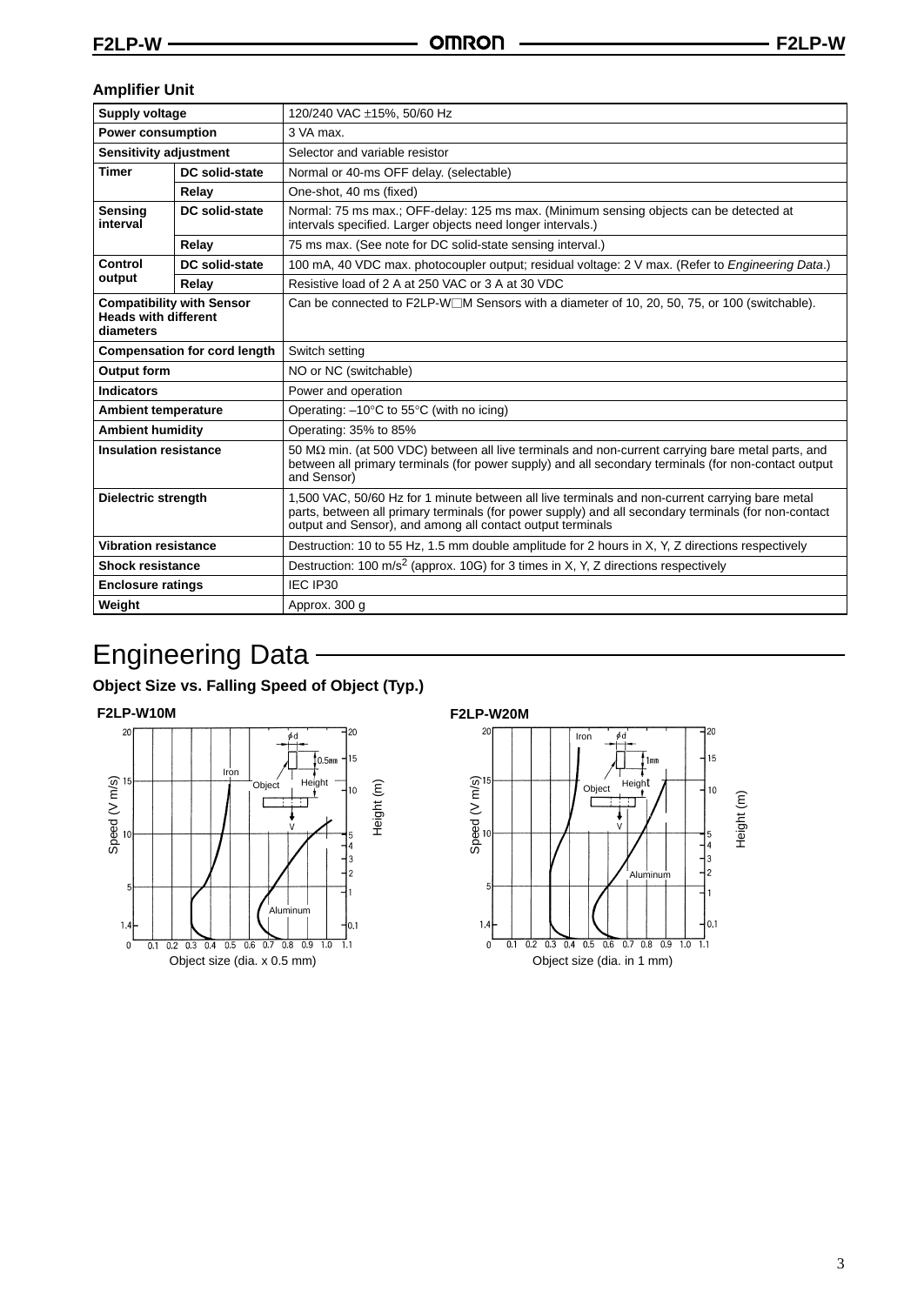# **F2LP-W50M**





**Residual Load Voltage Characteristics (Typ.)**

**F2LP-W100M F2LP-WK4-US**





# **Operation**

# **Amplifier Unit**

|                                                      | NC<br><b>CORE</b><br><b>SHIELD</b>                                                                                                                                                                                                                                                                                                                                                         |
|------------------------------------------------------|--------------------------------------------------------------------------------------------------------------------------------------------------------------------------------------------------------------------------------------------------------------------------------------------------------------------------------------------------------------------------------------------|
|                                                      | FG<br><b>SENSOR</b><br>OUTPUT 100mA Max.                                                                                                                                                                                                                                                                                                                                                   |
| <b>POWER indicator:</b>                              | <b>SENSOR</b>                                                                                                                                                                                                                                                                                                                                                                              |
| Lit when power is on.<br><b>OPERATION indicator:</b> | ⊀50to100 <del>€ 1⊁iôtózó</del><br>POWER<br><b>SENSITIVITY</b><br>CABLE<br>15to5m $\sqrt{2}$ = $\frac{1}{2}$ = $\frac{1}{2}$ = $\frac{1}{2}$ = $\frac{1}{2}$ = $\frac{1}{2}$ = $\frac{1}{2}$ = $\frac{1}{2}$ = $\frac{1}{2}$ = $\frac{1}{2}$ = $\frac{1}{2}$ = $\frac{1}{2}$ = $\frac{1}{2}$ = $\frac{1}{2}$ = $\frac{1}{2}$ = $\frac{1}{2}$ = $\frac{1}{2}$ = $\frac{1}{2}$ =<br>OPERATION |
| Lit when sensing objects.                            | <b>SENS</b>                                                                                                                                                                                                                                                                                                                                                                                |
| <b>Sensitivity selector</b>                          | r<br>V<br><b>СТНІСН</b>                                                                                                                                                                                                                                                                                                                                                                    |
| Timer mode selector (see note 1)                     | MODE<br>tl<br><b>TECT TIMER</b><br>omron                                                                                                                                                                                                                                                                                                                                                   |
| <b>Output mode selector</b> (see note 2)             | â<br>D-MIKA LIC MARTIN<br><b>INO</b><br>Min<br>Max<br>METAL DETECTOR<br>FREQ.                                                                                                                                                                                                                                                                                                              |
| <b>Frequency selector:</b>                           | N<br>H∴SlB                                                                                                                                                                                                                                                                                                                                                                                 |
| If induction or other mutual inter-                  | <b>240 VAC</b><br>250VAC<br><b>OUTPUT</b><br>24                                                                                                                                                                                                                                                                                                                                            |
| ference is experienced when us-                      | 30VDC<br>34<br><b>50/60Hz</b>                                                                                                                                                                                                                                                                                                                                                              |
| ing more than one Sensor, set the                    | <b>120 VAC</b>                                                                                                                                                                                                                                                                                                                                                                             |
| Sensor to different frequencies.                     |                                                                                                                                                                                                                                                                                                                                                                                            |

**Sensor selector:**

F2LP-W10M, F2LP-W20M: Select dia. of 10 to 20 F2LP-W50M, F2LP-W75M, F2LP-W100M: Select dia. of 50 to 100

**Compensation selector:** Select the position according to the cable length. When cutting or extending the cable, the length should be between 1.5 m and 10  $m$ .

- **Note:** 1. Timer mode selector: NORM: No timer; TIMER: OFF-delay transistor output (40 ms)
	- 2. Output mode selector: NO: Both transistor output and relay output ON when sensing objects; NC: Transistor output OFF and relay output ON when sensing objects

| Sensitivity adjustor |  |
|----------------------|--|
|----------------------|--|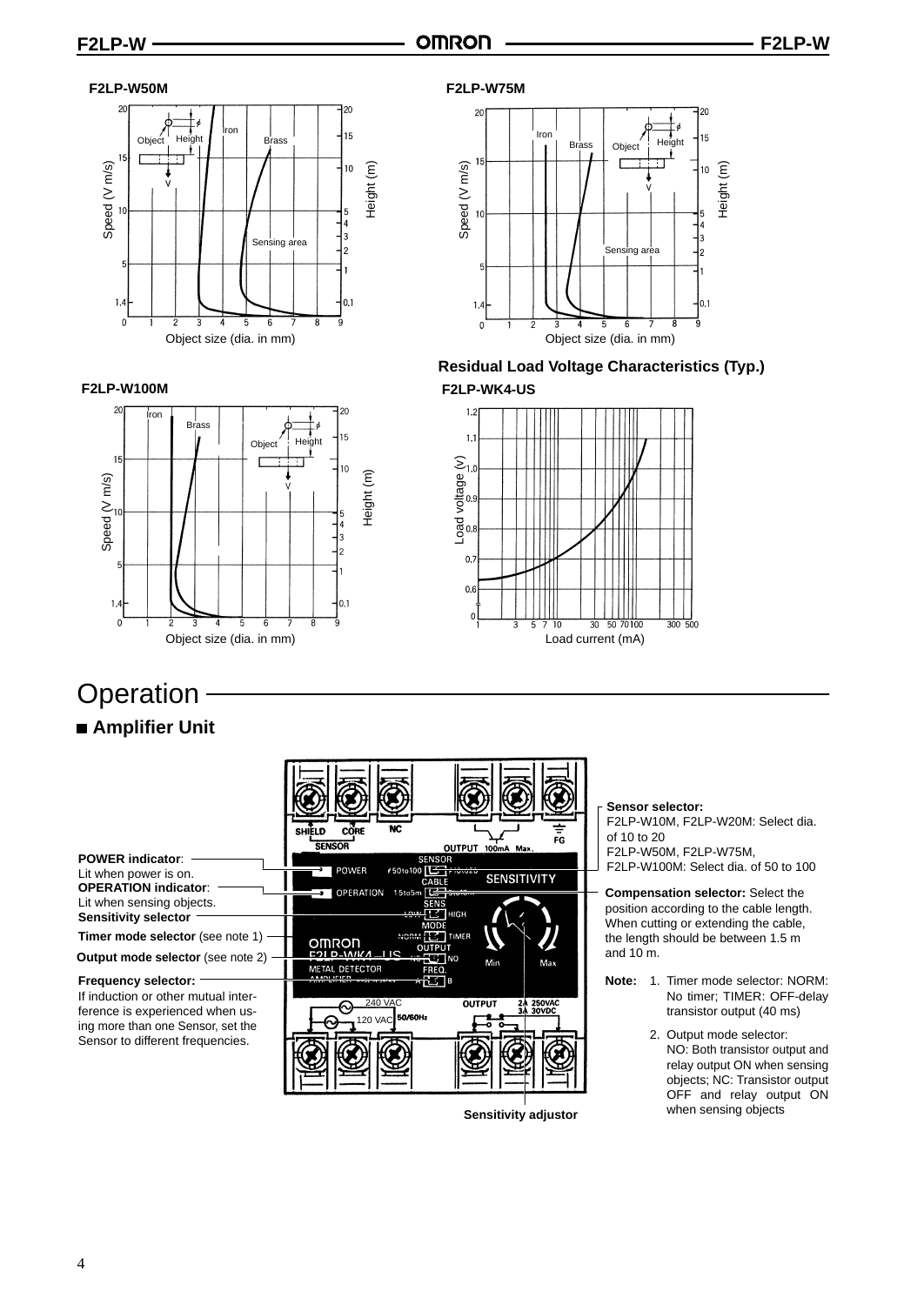# **Timing Chart**



- **Note:** 1. Relay outputs are ON when objects are sensed (when objects pass through the Sensor head)
	- 2. Each relay output is ON for 40 ms minimum regardless of the position of the timer mode selector.

# **Dimensions**

**Note:** All units are in millimeters unless otherwise indicated.

## **Sensor Heads**

#### **F2LP-W10M**



cable (length: 3 m)



# **F2LP-W20M**



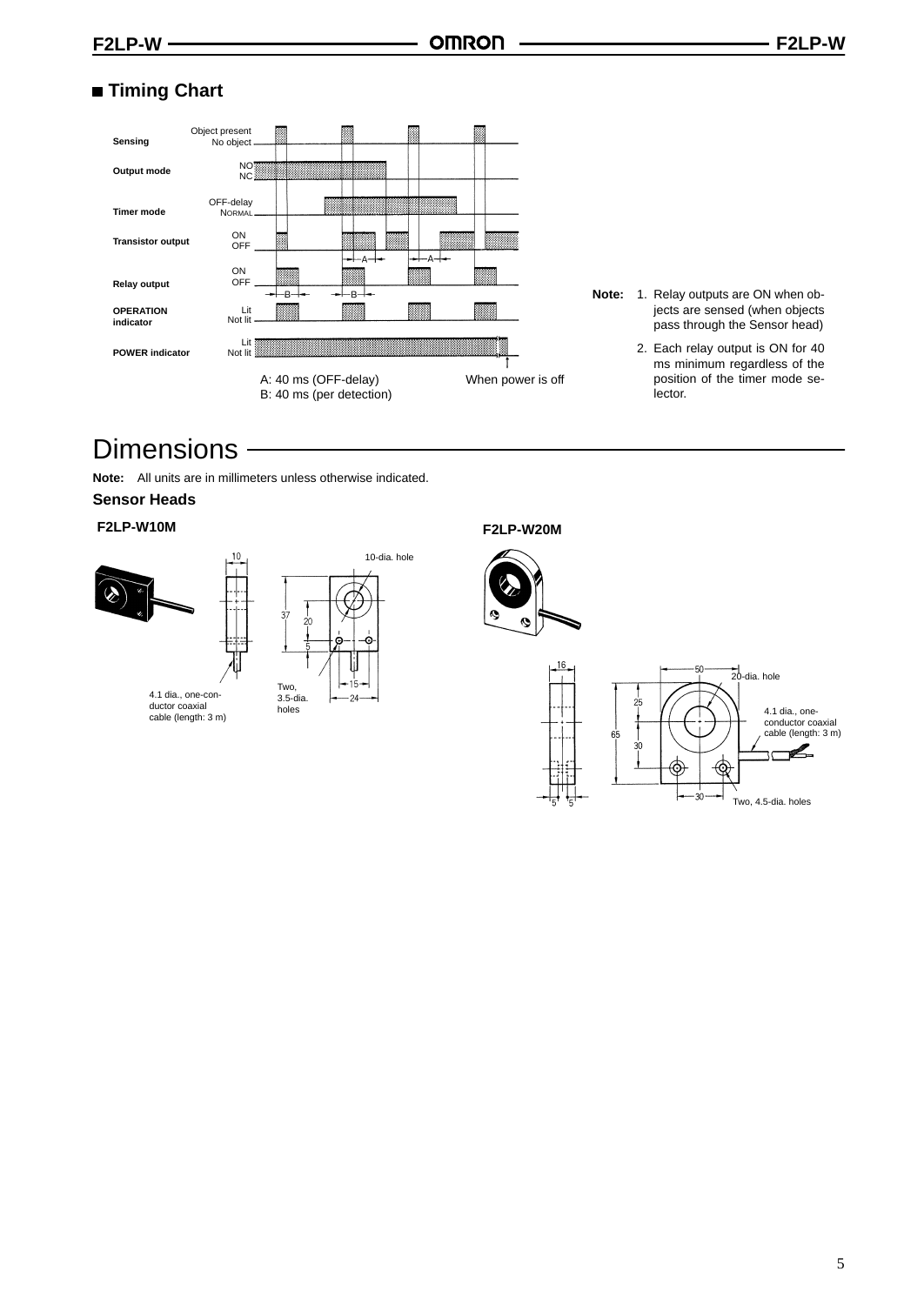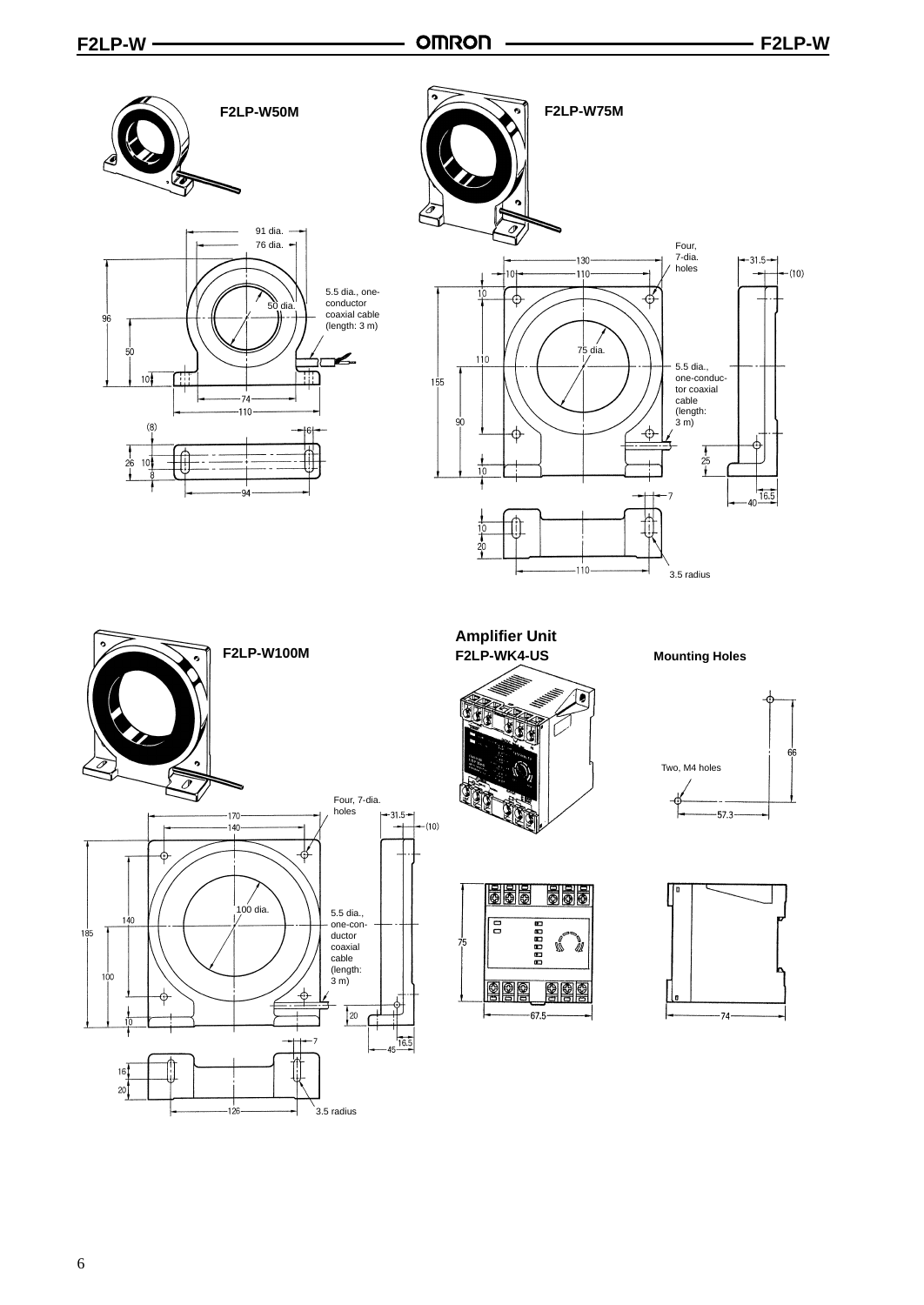# ■ DC Solid State Output Stage Circuit Diagram



Main circuit of Sensor

#### **Note:** 1. The load can be connected as follows:



2. The maximum capacity of the load is 100 mA, 40 VDC.

# ■ Connections



**Note:** Terminal 7 (internal circuit 0 V) can be grounded by grounding the Sensor, because this terminal is connected to the metal case of the Sensor. Sensor input terminals 7 and 8, transistor output terminals 10 and 11, power supply terminals 1, 2, and 3, and relay connecting terminals 4, 5, and 6 are insulated from one another.

# **Precautions**

Please read the following carefully to ensure effective and proper use of the F2LP-W.

## **Influence of Metals at Close Range**

• The Sensor can malfunction if there is a moving metal object around the Sensor. Keep metal objects away from the Sensor by at least the distances indicated in the following drawing and table.



| Model      | Distance l | Distance m |
|------------|------------|------------|
| F2LP-W10M  | 100        | 100        |
| F2LP-W20M  | 100        | 20         |
| F2LP-W50M  | 150        | 30         |
| F2LP-W75M  | 200        | 40         |
| F2LP-W100M | 300        | 50         |